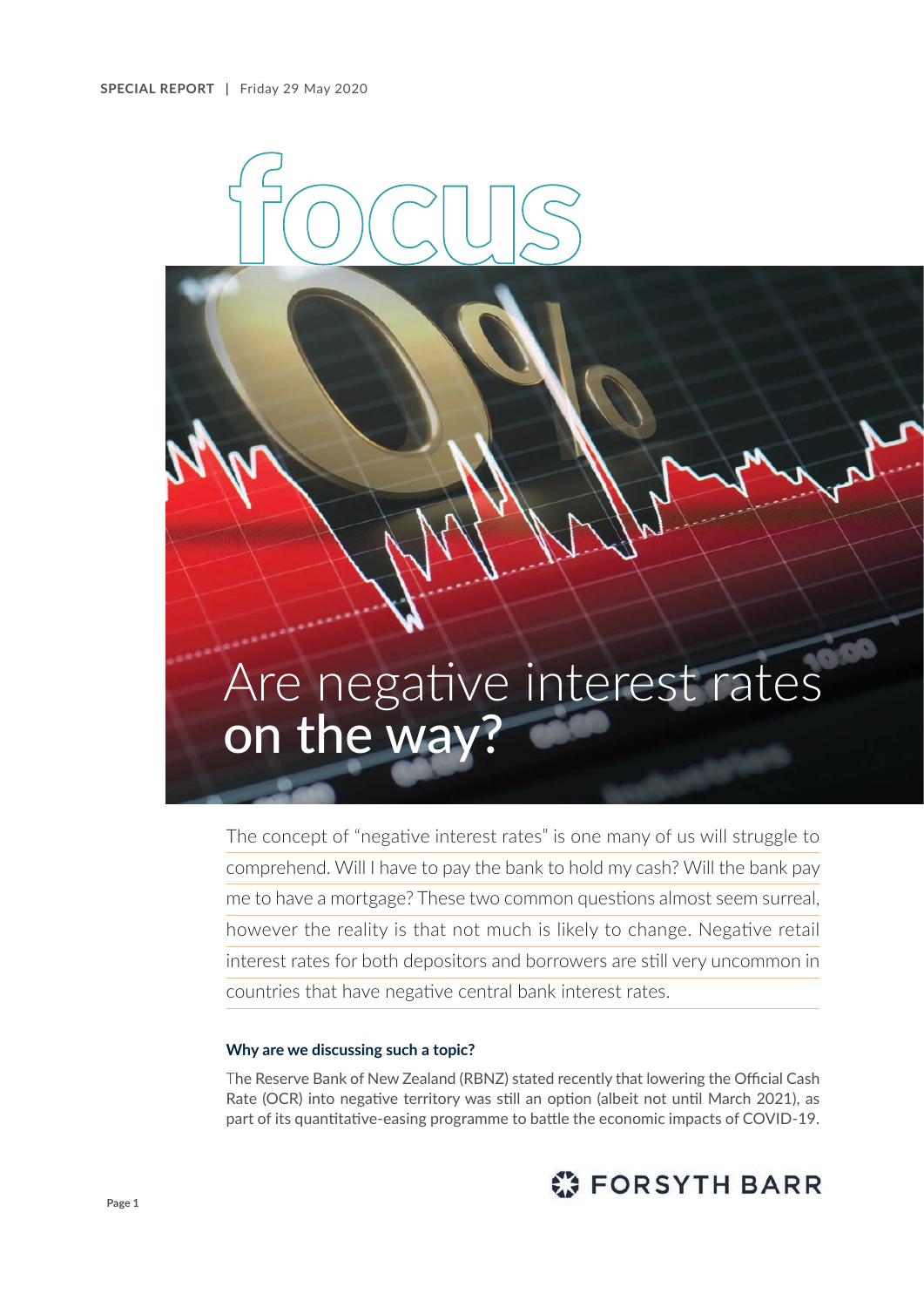Central banks around the world are responding to the unprecedented economic conditions caused by COVID-19. One of their key policy tools is to lower their benchmark interest rates, (the OCR in New Zealand's case), which then filters through to lower retail borrowing costs for businesses and households.

The RBNZ is committed to the current 0.25% OCR at least until March 2021. This is because the banks' systems are not yet able to operate with negative interest rates. Whether the OCR heads into negative territory will depend on present and forecast economic conditions.

#### **How do negative interest rates work?**

The theory is that if the OCR is negative, banks will decide against 'parking' so much cash with the RBNZ, as it will actually cost them to do so. Instead they will lend to consumers (businesses and households), thereby keeping credit flowing through the economy.

However, the success of negative interest rates is mixed, with many economists now believing that negative interest rates have actually had negative effects on economies. Some of the downsides are thought to include the following:

- Depositors choose to spend less because they are not earning as much interest (or perhaps negligible interest) and they are reluctant to withdraw capital to fund any spending
- Negative interest rate policies assume that consumers and businesses have the capacity to borrow more, and that they have the confidence to spend and invest. But:
	- o Borrowers cannot take on unlimited debt
	- o Negative interest rates signal that the economy is in trouble and that prices are set to fall, which hurts the confidence of businesses and consumers limiting demand for loans even at low rates



#### **6 Month Term Deposit Rates (New Zealand)**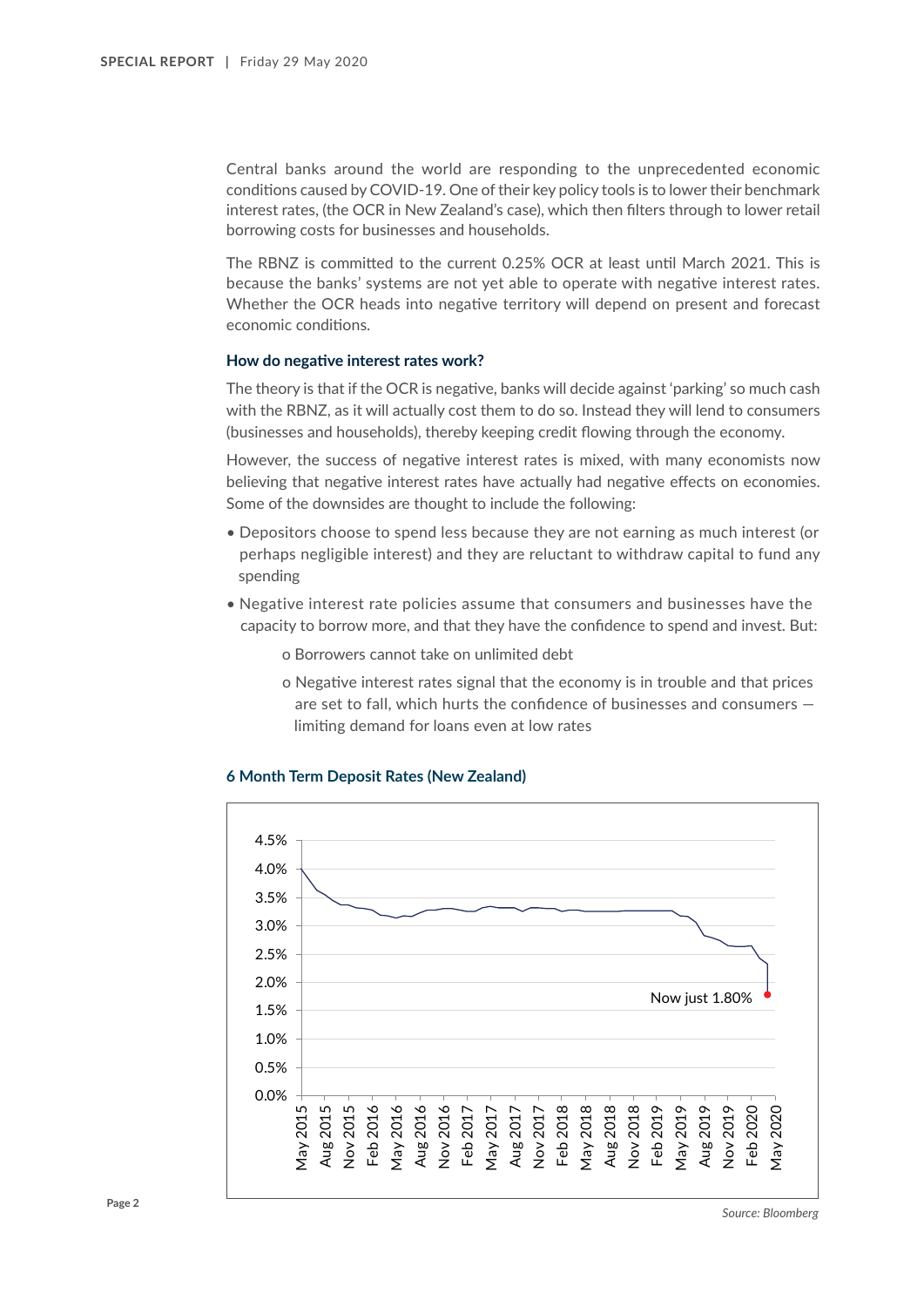

- Negative interest rates fuel asset price increases
- Negative interest rates prop-up inefficient businesses, which reduces the growth potential of an economy
- Negative interest rates could hurt fragile perceptions of the political independence and credibility of central banks

Negative interest rates are not new, with the Bank of Japan (BoJ), the European Central Bank (ECB), the Swiss National Bank and Sweden's Riksbank all implementing negative interest rate policies over the last decade. Retail depositors may eventually see 0.01% deposit rates, but negative retail interest rates for both depositors and borrowers are still very uncommon in countries that have negative central bank interest rates.



## **European 3 Month Bank Bills**

*Source: Bloomberg*